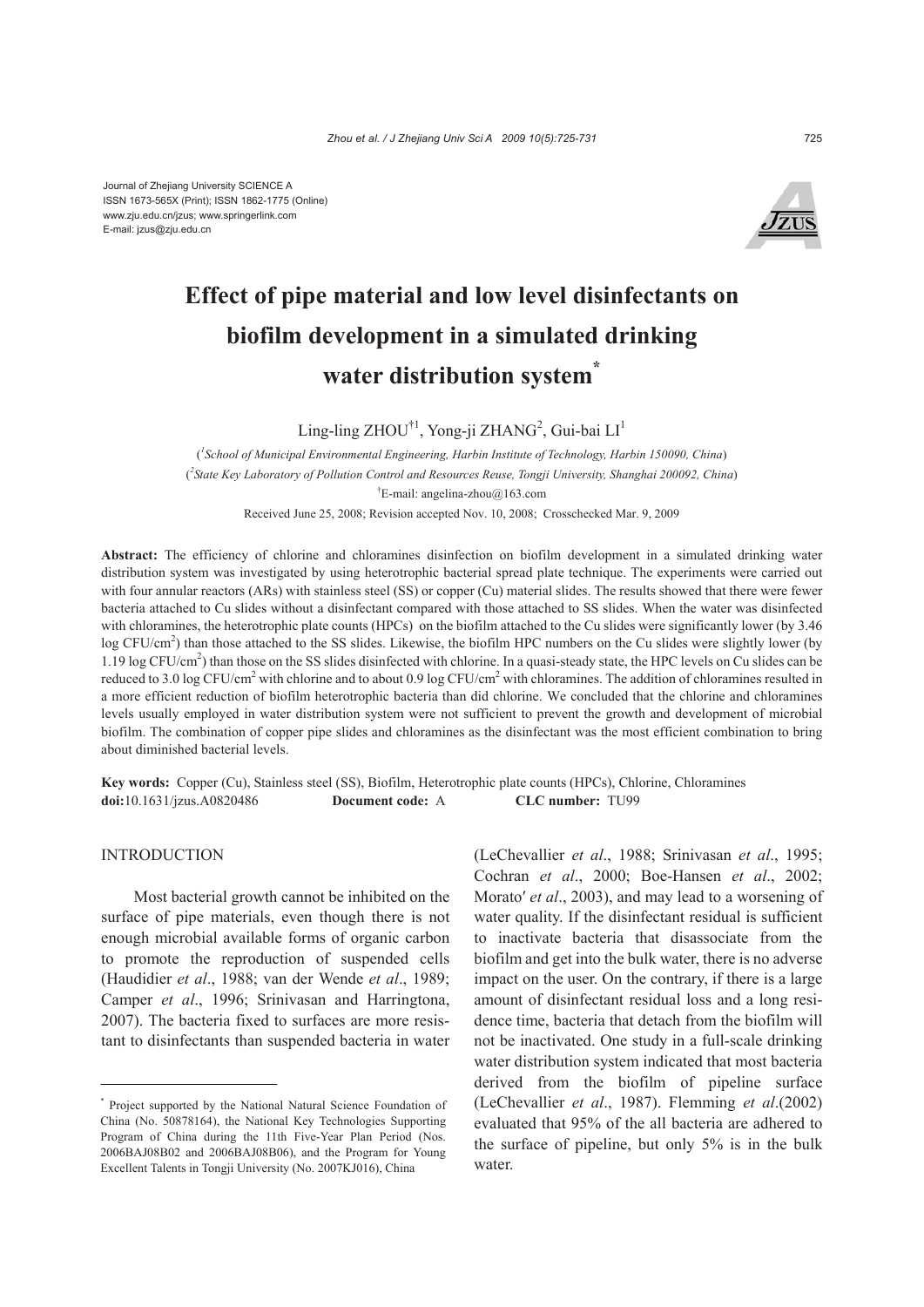Usually, chlorine and chloramines are common disinfectants in drinking water to kill bacteria, which are also the most common disinfection measures to prevent the formation of biofilm. Another method to control biofilm is a reduction in the levels of assimilable organic carbon (AOC) in the water, although the decrease in the AOC can inhibit deleterious microbial growth since it can limit some genera growth (LeChevallier *et al*., 1991; Volk and LeChevallier, 1999). The researchers noted that bacterial growth cannot be precluded by the limited nutrient level alone (Prévost *et al*., 1998; Flemming, 2002). The distribution system is often considered as a bioreactor, therefore the disinfectant residual at a certain concentration is regularly chosen as the most effective method for controlling the bacteria in bulk water and biofilm development of pipeline surface.

The pipe material used in water distribution systems is another important factor that influences the proliferation of the distribution system biofilm. It has been found that some pipes frequently experience problems with coliforms, taste and odor complaints. Also, there is a distinct development rate and microbe community structure of biofilm in different types of pipes (Lehtola *et al*., 2005).

Although the most usual measure taken against biofilm accumulation is to maintain a definite concentration of disinfectant residuals, significantly less quantitative information is available regarding a comparison between the effectiveness of chlorine or chloramines on the controlling biofilm with different pipe materials. Consequently, the aim of this work is to study the free chlorine or chloramines residuals necessary to control biofilm accumulation under controlled laboratory conditions, as measured by heterotrophic plate counts (HPCs). The results, although not directly comparable to field conditions, can provide a good indication as to how to control biofilm formation in actual distribution systems.

In this study, four annular reactors (ARs) were applied to simulate a drinking water distribution system with two-fold goals: (1) to examine the impact of the pipeline material on the formation of biofilm and suspended bacteria; (2) to determine the influence of chlorine or chloramines disinfection on the adhered and suspended bacteria proliferation.

# MATERIALS AND METHODS

## **Characteristics of the tap water**

The experiment was carried out with tap water supplied by Harbin No. 3 Water Plant. The water contained high concentrations of nutrients and a chloramines residual of 0.60~0.75 mg/L; measured water quality parameters are listed in Table 1.

**Table 1 Quality characteristics of tap water supplied by Harbin No. 3 Water Plant** 

| Parameter                                                                               | Average value      |  |  |  |
|-----------------------------------------------------------------------------------------|--------------------|--|--|--|
| TOC (mg/L) <sup>a</sup>                                                                 | 4.42               |  |  |  |
| AOC ( $\mu$ g ac-C/L) <sup>b</sup>                                                      | 350                |  |  |  |
| $\mathrm{COD}_{\mathrm{Mn}}\left(\mathrm{mg}/\mathrm{L}\right)^c$                       | 3.36               |  |  |  |
| HPC (CFU/ml)                                                                            | $1.07\times10^{3}$ |  |  |  |
| Chloramines $(mg/L)$                                                                    | $0.60 - 0.75$      |  |  |  |
| Turbidity (NTU)                                                                         | 15                 |  |  |  |
| Ammonia-N (mg/L)                                                                        | 0.43               |  |  |  |
| Nitrate-N $(mg/L)$                                                                      | 1.38               |  |  |  |
| Nitrite-N $(mg/L)$                                                                      | 0.003              |  |  |  |
| pН                                                                                      | 7.3                |  |  |  |
| <sup>a</sup> TOC: toal organic carbon; <sup>b</sup> AOC: assimilable organic carbon; µg |                    |  |  |  |

ac-C/L: μg acetate carbon/L; <sup>c</sup> COD: chemical organic carbon

## **Reactor design and operation**

The ARs used were fabricated in the laboratory. On the whole, the ARs are composed of two concentric glass annuluses and a rotatable inner rotor that has 20 removable slides. The feed water runs into the area between the inner rotor and the internal glass annulus. Each slide is installed on the inner rotor surface with a surface area of  $18.2 \text{ cm}^2$  for biofilm adhered. Recirculated water between the two concentric glass annuluses keeps the temperature constant.

ARs were applied to simulating water temperature, nutrient substance concentration and shear stresses of drinking water distribution system. The slide materials used in these experiments were stainless steel (SS) and copper (Cu). All influents were supplied with tap water to the reactors via peristaltic pumps with a residence time of 53 min (Hebei Lange Company of China). Before the experiment, the reactors were taken apart, cleaned thoroughly, reassembled, and disinfected, including the SS and Cu slides. Fig.1 is a diagram of the experimental setup.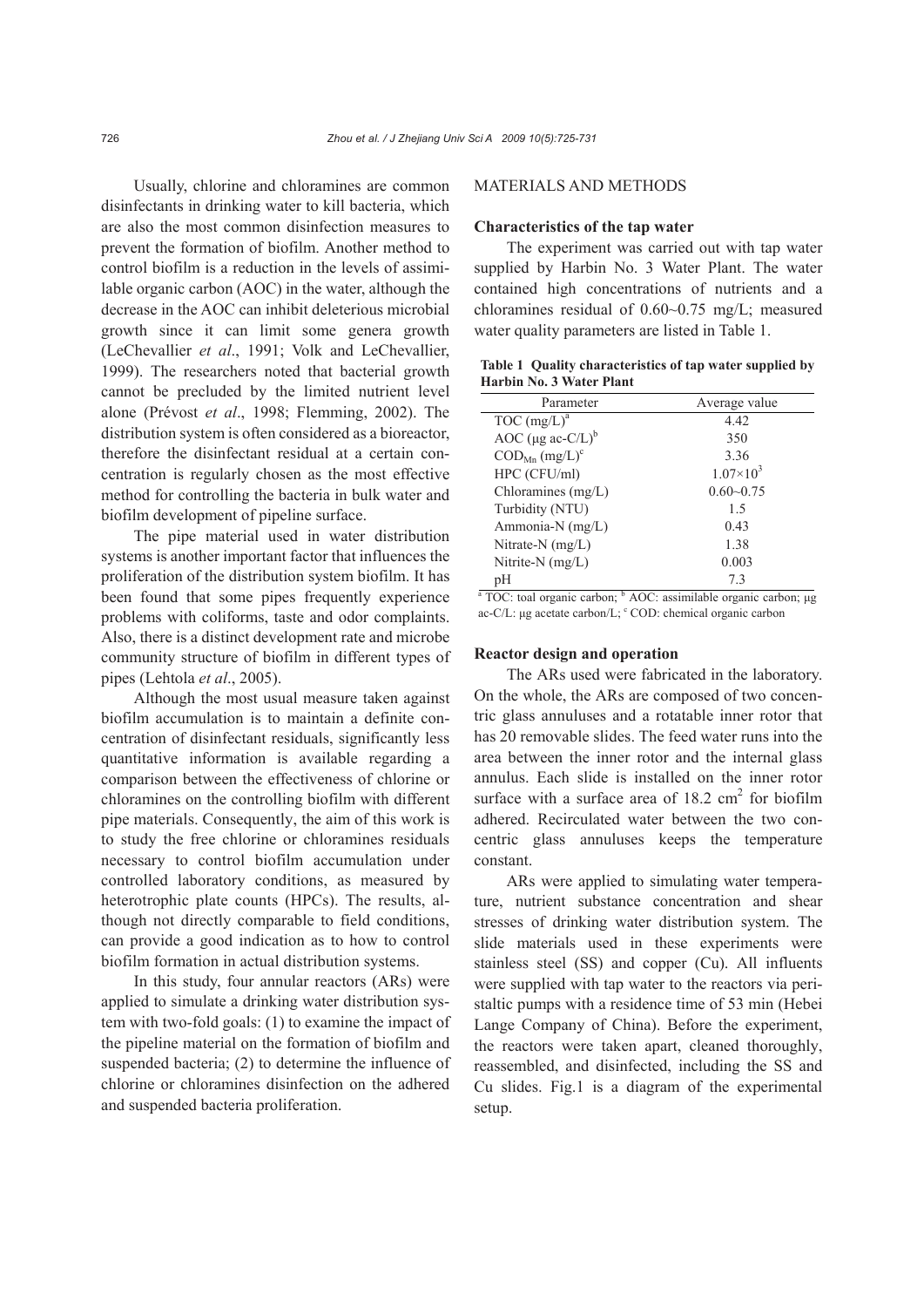#### **Heterotrophic plate counts**

Culturable heterotrophic bacterial numbers were got by the spread plate technique. Samples were diluted appropriately, and placed on R2A (Sigma) agar plates for HPCs. The incubations were carried out at 25 °C for 7 d (Williams and Pirbazari, 2007). Replicate plates for both biofilm and bulk samples were analyzed for each dilution within the appropriate counts between 30 and 300 CFU selected for enumeration. The density of cells in the biofilm was reported as  $CFU/cm<sup>2</sup>$ .



**Fig.1 Diagram of the experimental setup**

#### **Assimilable organic carbon**

The bacterial aftergrowth potential was analysed by a modification. The samples (40 ml) were pasteurized (70 °C, 30 min), inoculated by two bacteria, *Pseudomonas fluorescenc*e strain P17 and *Aquaspirillum* sp. strain NOX. The two yield coefficients for the growth of the bacteria on acetate (*Y*(P17)= 1.7×10<sup>7</sup> CFU/μg C, *Y*(NOX)=0.8×10<sup>7</sup> CFU/μg C) were used for calculating the AOC value, respectively (van der Wende *et al*., 1989).

### **Biofilm sampling**

The slides were taken out from the reactors for biofilm analysis and substituted with a sterile slide. Two slides were used to confirm the results reproducibility when sampling; however, this procedure was reduced to one slide when it was found that there were no obvious differences in bacterial counts. The deposits on the slides were scraped with 2~3 pieces of sterilized cotton swabs in 10 ml of sterile water, and then the deposits on the cotton swabs were released by ultrasonic treatment in a water bath (25 min, 250 W). After ultrasonic treatment, the samples were shaken for 30 s using a vortex agitator. The detached biomass (biofilm suspensions) was diluted with sterile saline solution for bacterial enumeration. The results were reported as the number of CFU per square centimeter of slide surface.

#### **Data analysis**

Plate count data were based on the average of the three plates from the appropriate dilution on a per-milliliter (suspended bacteria) or per-squarecentimeter (biofilm). Duplicate slides were removed and analyzed for the number of culturable heterotrophic bacteria. There was good agreement among replicates at various locations within the reactors with the standard error of bacterial counts between slides being less than 10%. The statistical analysis for the data was calculated with a Microsoft Excel 2007 program.

#### **RESULTS**

# **Effect of slide material and chloramines on biofilm formation**

To assess the effect of both types of slide material and chloramines levels, two ARs were operated in parallel by using two different slide materials (SS and Cu). The experiments were divided into those with and without chloramines present. In the first stage of the experiment  $(1~33~d)$ , chloramines were neutralized by the continuous addition of a  $Na<sub>2</sub>S<sub>2</sub>O<sub>3</sub>$  solution. In the second stage of treatment (34~66 d), the chloramines levels were 0.60~0.75 mg/L, typical values was usually found in the distribution systems of water supplies.

The stabilization time required for a biofilm to enter into a stable state depends on the environmental conditions. LeChevallier *et al*.(1990) found that a steady biofilm could form on a pipeline surface during 14 d of accumulation. Other studies came to the conclusion that 21 d was the typical time essential to the biofilm equilibrium stage (Hallam *et al*., 2001). Under low nutrient condition water of 5 µg ac-C/L AOC, the biofilm steady state was reached after about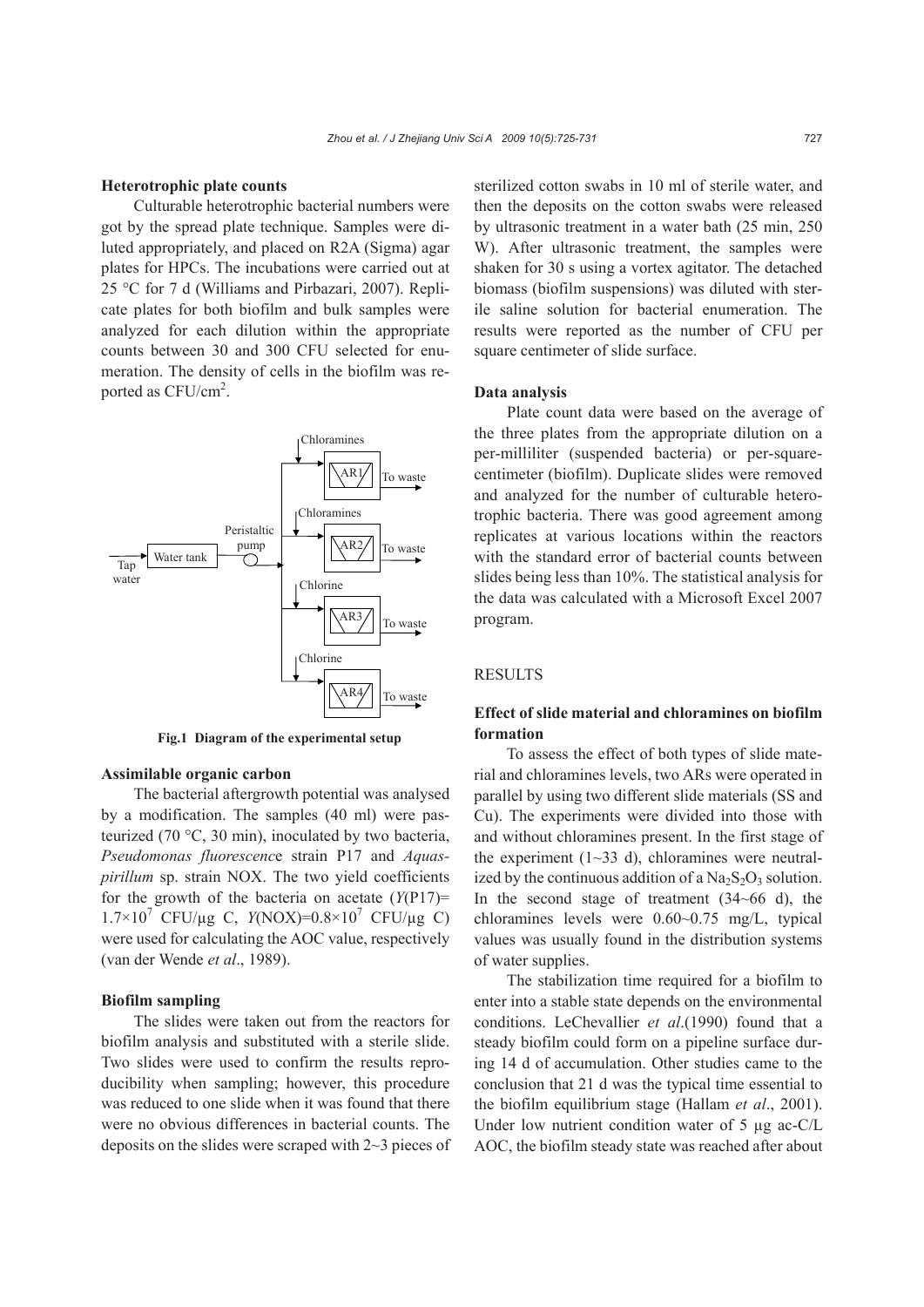385 d (Boe-Hansen *et al*., 2002). Usually, the steady state was assumed to have been reached when only a relatively small variation in the HPCs was examined in serial samplings. The results indicate that, as shown in Fig.2, significant biofilm formation (on SS) could be detected at around 72 h in the absence of chloramines. After 22 d, the density of culturable microorganisms remained stable at about 5  $\log$  CFU/cm<sup>2</sup>. After 33 d without neutralization of the chloramines, the density of culturable microorganism decreased. In the final stage of the experiment, the number of the attached bacteria on the SS slide was  $4.3 \log CFU/cm^2$ . In water distribution systems, a steady state for biofilm was usually reached where the numbers of attached bacteria vary between 5  $\log$  CFU/cm<sup>2</sup> and 7 log CFU/cm<sup>2</sup> (LeChevallier *et al.*, 1987). The count of attached biomass measured in this work is similar to the values previously found. Compared with SS, there were fewer bacteria attached to the Cu slides, where the number of bacteria was about 0.9 log  $CFU/cm<sup>2</sup>$ when chloramines were applied.



**Fig.2 Biofilm formation on SS and Cu coupon without (1~33d) and with chloramines (34~66 d)**

# **Effect of material and chlorine on biofilm formation**

Fig.3 indicates the biofilm levels in the presence of chlorine on the SS and Cu slides in the AR3 and AR4 units. The biofilm heterotrophic bacteria grown in the presence of chlorine addition (0.6 mg/L) reached a maximum on Day 10 after the system startup. The results indicated that, in the presence of chlorine, significant biofilm formation (on SS slides) could be detected after 72 h. In these cases, the density of culturable microorganisms remained stable at about 4.5  $\log$  CFU/cm<sup>2</sup> after 6 d. The biofilm HPC levels in the presence of chlorine on Cu slides reached about  $3.0 \log CFU/cm^2$  and remained stable between Day 16 and Day 19. After 19 d, the density of

culturable microorganisms decreased to about 2.58  $log CFU/cm<sup>2</sup>$ .



**Fig.3 Biofilm formation on SS and Cu coupon in the AR3 and AR4**

## **Influent and effluent HPC levels**

As shown in Table 2, the effluent HPC levels are the sum of the influent HPC plus any additional cells arising from detached biofilm. The increased count of bacteria in the distribution system is believed to derive from bacterial reproduction, supposing that there are no other sources (e.g., external contamination events). The following equation shows a simple balancing of the bulk bacteria in the simulated distribution system when decay processes are neglected:

$$
V\frac{\mathrm{d}X_{\text{bulk}}}{\mathrm{d}t} = Q\left(X_{\text{bulk}} - X_{\text{bulk,inlet}}\right) + \mu_{\text{bulk}}X_{\text{bulk}}V + r_{\text{det}}A,\tag{1}
$$

where *V* is the volume (ml),  $X_{bulk}$  is the bulk phase bacterial concentration (cells/ml),  $X_{\text{bulk, inlet}}$  is the inlet bulk phase bacterial concentration (cells/ml), *t* is the

**Table 2 Comparisons of influent and effluent HPC between different ARs (log CFU/ml)**

|                 | Material | <b>HPC</b> |      |         |
|-----------------|----------|------------|------|---------|
|                 |          | Max        | Min  | Average |
| Influent        |          | 3.98       | 2.69 | 3.45    |
| Effluent        |          |            |      |         |
| No disinfectant | Сu       | 6.13       | 5.06 | 5.58    |
|                 | SS       | 6.24       | 5.12 | 5.67    |
| Chloramines     | Сu       | 5.11       | 4.52 | 4.83    |
|                 | SS       | 5.21       | 4.69 | 5.01    |
| Chlorine        | Сu       | 4.45       | 3.73 | 4.10    |
|                 | SS       | 4.65       | 4.12 | 4.45    |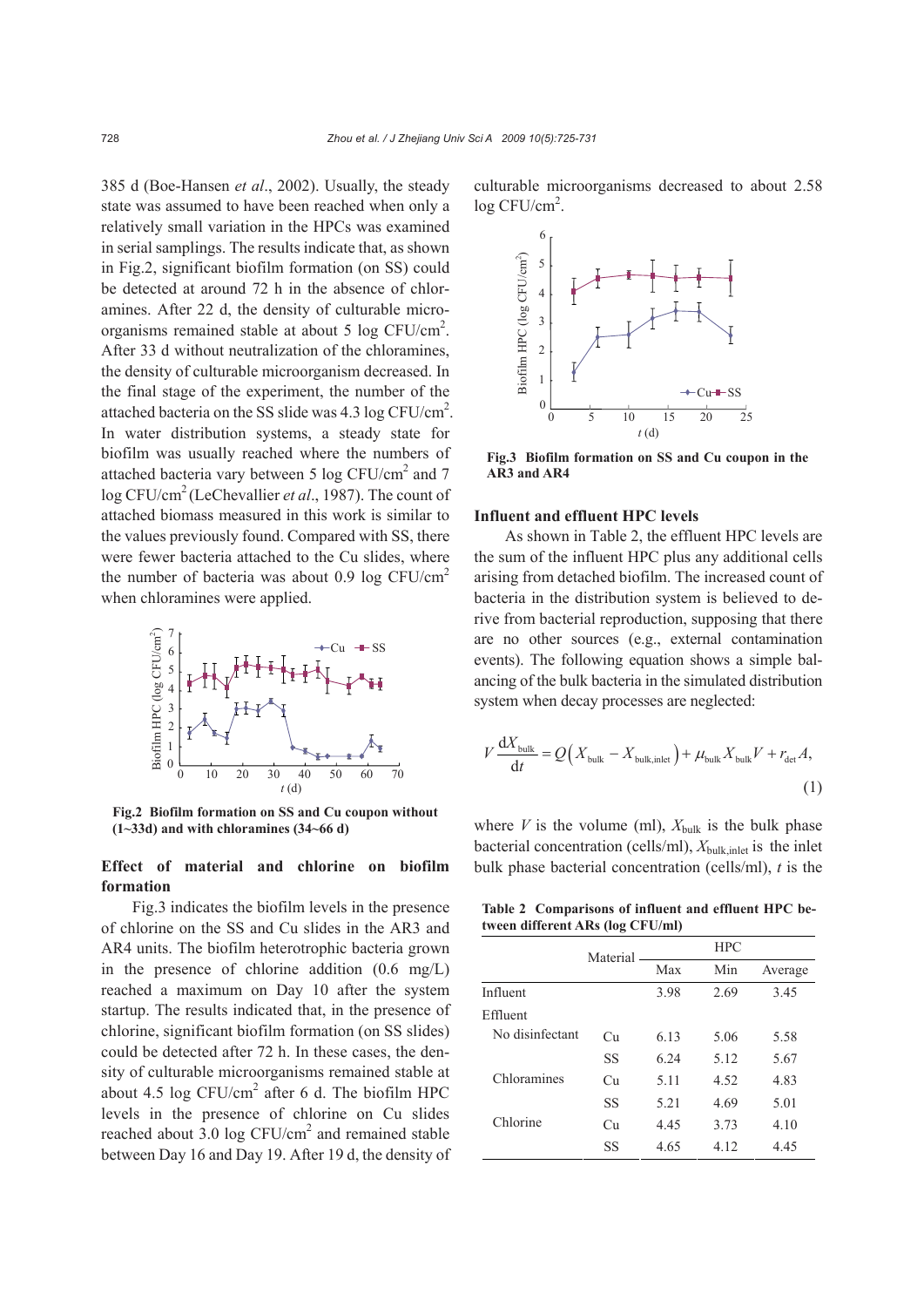time (h),  $Q$  is the flow rate (ml/h),  $\mu_{\text{bulk}}$  is the bulk phase bacterial net growth rate  $(d^{-1})$ , *A* is the surface area (cm<sup>2</sup>), and  $r_{\text{det}}$  is the surface detachment rate  $(cells/(cm<sup>2</sup>·h))$  (Boe-Hansen *et al.*, 2002).

When disinfectants are added, there is a balance between the production of bacteria in the biofilm and the effect of disinfection in both the biofilm and effluent culturable cell numbers. There is also a difference in the way that the data are shown in Table 2. The effluent HPC data are shown with the range and average for each type of material. These are given to show the inherent variability in each of the experiments, as well as to illustrate the general trends in the datasets. Before the results for the effluent counts are provided, it is important to state that there was no obvious distinction between the mean influent HPC levels during the experiments. These results demonstrate the stability in the number of cells entering the reactors across the entire experimental period.

The bulk phase bacteria in effluent markedly increased over that in the influent, even in the case of AR4 with Cu slides. Lehtola *et al*.(2004) found that Cu ions led to reduced microbial numbers in bulk water. Some studies show that Cu can be toxic to bacteria at certain concentrations (Blanc *et al*., 1989). However, the reverse was found from the microbial numbers in the AR4 with Cu slides. There are only small differences among the effluent HPC levels for SS and Cu slides with chlorine or chloramines as the disinfectant. In this study, the tap water contains high concentrations of AOC (350 µg ac-C/L) that promotes bacterial growth. There is a connection between the high concentration of suspended bacteria and the proliferation of bacteria and abscission in the biofilm (Block *et al*., 1993; Camper *et al*., 1996; Cochran *et al*., 2000; Chandy and Angles, 2001).

# **Effect of disinfectant type on the maximum biofilm HPC level**

Fig.4 illustrates the level of biofilm HPCs with the addition of chlorine or chloramines and without a disinfectant for the different slide materials investigated. Each bar stands for the mean HPCs of biofilm when the biofilm formation appeared to be steady.

There were obvious differences in the HPC values of Cu with the addition of chlorine or chloramines, with the chloramines HPC values being lower by 2 log  $CFU/cm^2$ . However, for SS slides, there was a little difference with the addition of chlorine or chloramines. The biofilm HPCs of the Cu slide were significantly different and lower (by 3.46 log  $CFU/cm<sup>2</sup>$ ) than the SS slides treated with chloramines. Also the biofilm HPCs on the Cu slides were lower (by 1.19 log  $CFU/cm<sup>2</sup>$ ) than the SS slides treated with the chlorine.



**Fig.4 Effect of disinfectants and materials on biofilm formation**

#### DISCUSSIONS

Some previous studies indicate that pipe materials can influence the biofilm development (Niquette *et al*., 2000; Schwartz *et al*., 2003). Our work also showed pipe materials may influence the biofilm accumulation and the quality of water in distribution system. Compared with Cu slides, the biofilm HPC on the SS slides had a statistically higher density of bacteria, which is consistent with the previous studies. Close to the pipeline surface, where the biofilm is adhered, the chlorine or chloramines concentration is so low that the bacteria number cannot be controlled because it may be depleted by corrosion or dissolved natural organic matter. Copper pipes are known as one of the most resistant to pollution materials with a property of the toxicity of copper ions to microorganisms, especially for bacteria in biofilm (Slowey *et al*., 1967; Santo *et al*., 2008). The combined effect of the Cu biocides with disinfectants, however, has not been tested, and there may be some synergistic effect.

Specifically, the presence of chloramines or chlorine does not completely prevent the biofilm formation. Contrary to the suspended heterotrophic bacteria, chloramines cause as much a decrease in biofilm HPC levels as does chlorine in AR with Cu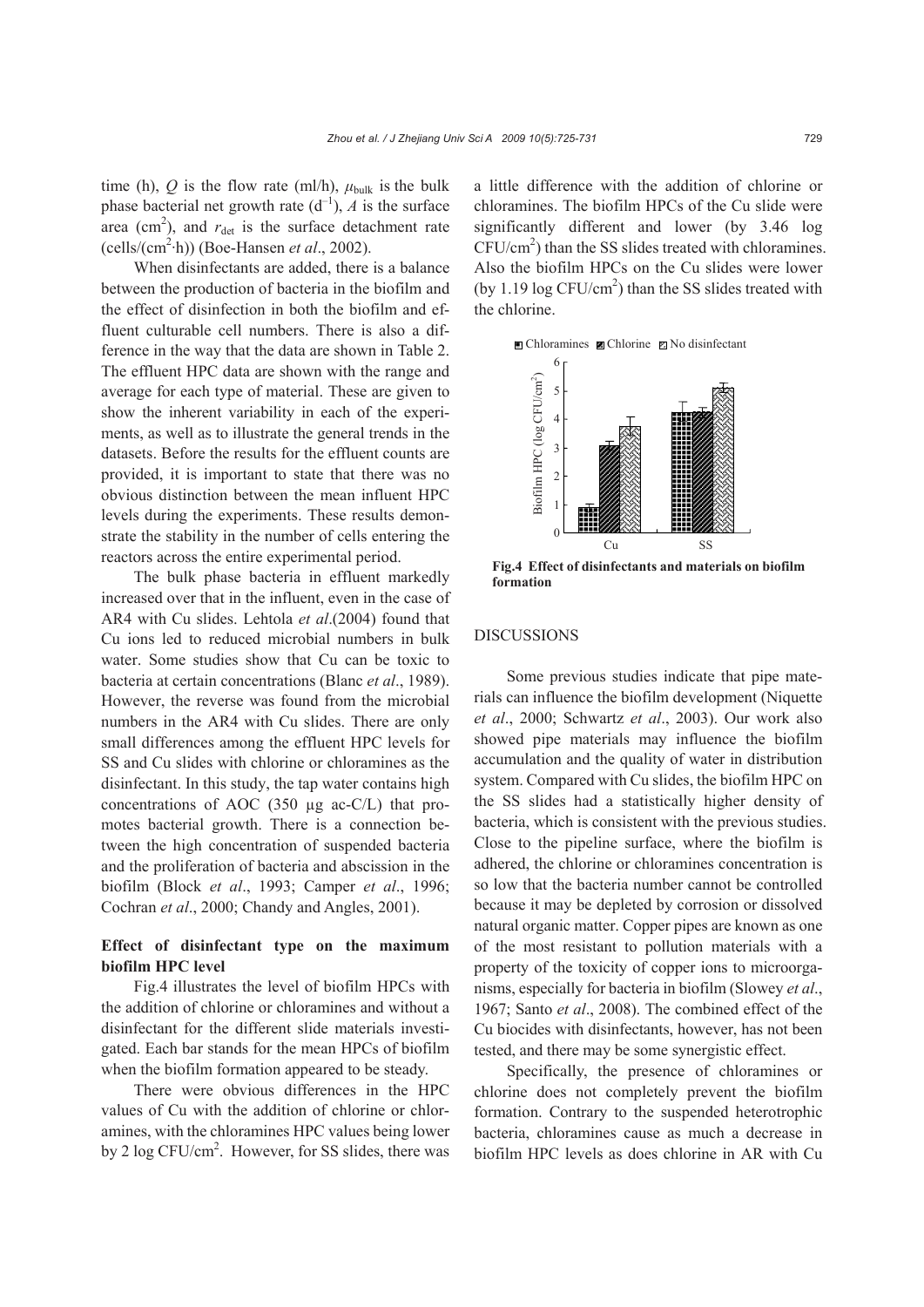slides. However, with biofilm present, the capacity of the disinfectant to control microbial levels is reduced. For this reason, it is important to ensure sufficient disinfectant levels at all points in order to preclude biofilm formation and to guarantee the microbial quality of water.

The Ministry of Health of the People's Republic of China Standards for Drinking Water Quality defines the maintenance of a disinfectant residual as the best available technology to control the detrimental bacteria in distribution systems, and recommends a minimum residual goal of 0.3 mg/L (total residual disinfectant, mg/L). Both chlorine and chloramines at these usual levels result in low levels of suspended bacteria, yet this concentrated disinfectant is insufficient to preclude microbial biofilm formation on the pipeline inner surfaces. Even though disinfectants are widely used to preclude the development of biofilm, their efficiency on biofilm is always far less than their efficiency on bacteria in suspension.

# **CONCLUSION**

Biofilm formation was affected by the type of disinfectant and pipe material. Compared with chlorine, chloramines treatment was more effective in controlling biofilm formation both for SS and Cu materials, and especially for Cu. In a quasi-steady state, the HPC levels on Cu slides can be reduced to 3.0 log CFU/cm<sup>2</sup> with chlorine and to about 0.9 log CFU/cm2 with chloramines. Chlorination at the usual levels results in low levels of suspended bacteria, but it is not enough to preclude the growth and development of biofilm on the inner surfaces of pipelines.

The tested pipe materials (SS and Cu) did affect bacterial accumulation both with chlorine and chloramines. Compared with SS, there were fewer bacteria attached to the Cu slide with chloramines or chlorine as the disinfectant.

Based on the data presented in this study, new criteria should be developed to evaluate the best disinfection method to control the formation of biofilm. Although the solution will depend on the unique circumstances of each system, considerations, such as the penetration of biofilm, taste and odor production, trihalomethane formation, corrosion control and disinfectant stability.

#### **References**

- Blanc, D.S., Carrara, P., Zanetti, G., Francioli, P., 2005. Water disinfection with ozone, copper and silver ions, and temperature increase to control *Legionella*: seven years of experience in a university teaching hospital. *Journal of Hospital Infection*, **60**(1):69-72. [doi:10.1016/j.jhin.2004. 10.016]
- Block, J.C., Haudidier, K., Paquin, J.L., Miazga, J., Lévi, Y., 1993. Biofilm accumulation in drinking water distribution systems. *Biofouling*, **6**(4):333-343. [doi:10.1080/089270 19309386235]
- Boe-Hansen, R., Albrechtsen, H.J., Arvin, E., Jorgensen, C., 2002. Bulk water phase and biofilm growth in drinking water at low nutrient conditions. *Water Research*, **36**(18): 4477-4486. [doi:10.1016/S0043-1354(02)00191-4]
- Camper, A.K., Jones, W.L., Hayes, J.T., 1996. Effect of growth conditions and substratum composition on the persistence of coliforms in mixed-population biofilms. *Applied and Environmental Microbiology*, **62**(11):4014-4018.
- Chandy, J.P., Angles, M.L., 2001. Determination of nutrients limiting biofilm formation and the subsequent impact on disinfectant decay. *Water Research*, **35**(11):2677-2682. [doi:10.1016/S0043-1354(00)00572-8]
- Cochran, W.L., McFeters, G.A., Stewart, P.S., 2000. Reduced susceptibility of thin *Pseudomonas Aeruginosa* biofilms to hydrogen peroxide and monochloramine. *Journal of Applied Microbiology*, **88**(3):22-30. [doi:10.1046/j.1365- 2672.2000.00825.x]
- Flemming, H.C., 2002. Biofouling in water systems—cases causes and countermeasures. *Applied Microbiology Biotechnology*, **59**(6):629-640. [doi:10.1007/s00253-002- 1066-9]
- Flemming, H.C., Percival, S.L., Walker, J.T., 2002. Contaminationpotential of biofilms in water distribution systems. *Water Science & Technology: Water Supply*, **2**(1):271- 280.
- Hallam, N.B., West, J.R., Forster, C.F., Simms, J., 2001. The potential for biofilm growth in water distribution systems. *Water Research*, **35**(17):4063-4071. [doi:10.1016/S0043- 1354(01)00248-2]
- Haudidier, K., Paquin, J.L., Francais, P.T., Hartemann, G., Grapin, F., Colin, M.J., Jourdain, J.C., Block, J., Cheron, O., Pascal, Y.L., Miazga, J., 1988. Biofilm growth in drinking water network: a preliminary industrial pilot plant experiment. *Water Science Technology*, **20**:109-115.
- LeChevallier, M.W., Babcock, T.M., Lee, R.G., 1987. Examination and characterization of distribution system biofilms. *Applied and Environmental Microbiology*, **53**(12):2714-2724.
- LeChevallier, M.W., Cawthon, C.D., Lee, R.G., 1988. Factors promoting survival of bacteria in chlorinated water supplies. *Applied and Environmental Microbiology*, **54**(3): 649-654.
- LeChevallier, M.W., Lowry, C.D., Lee, R.G., 1990. Disinfecting biofilm in a model distribution system. *Journal American Water Works Association*, **82**(7):87-99.